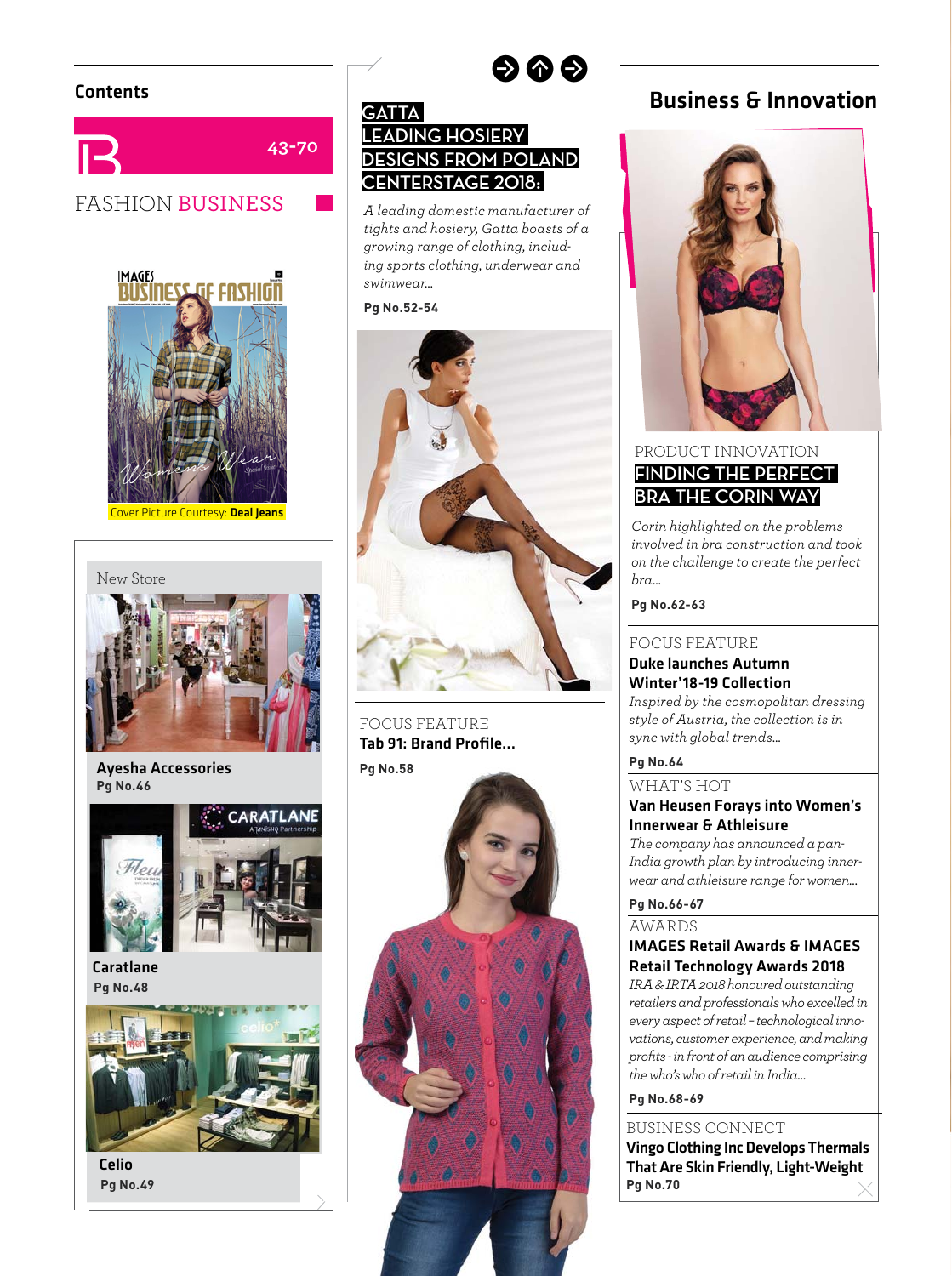### **Contents**



**71-154**

# FASHION RETAIL



#### COVER STORY

#### Women's Wear in India: Dynamics, Trends & The Future

The women's wear market in India has evolved rapidly over the past few years and is now among the biggest segments in the Indian fashion Industry. Are brands and retailers of this sphere ready to step up to the challenges and tap into the opportunity?

# **Pg No. 80-85**

#### MARKET DYNAMICS

What's Making the Women's Western Wear Market in India Tick: Be it fashion sensibilities or wardrobes of the modern India women. western wear has become a staple today. IMAGES BoF takes a detailed look at the growth drivers, changing dynamics and the opportunities in this

#### Pa No. 86-92 **Pg No. 86-92**

segment…

### WESTERN WEAR PROFILES

- 94 B:Kind
- 95 Cover/Story
- 96 Madame
- 97 Mineral
- 98 Vajor 100 Toyo

### IN FOCUS

# Raisin: Much More Than Just A Women's Wear Brand

After operating successfully for over 30 years, Parvati Fabrics Ltd. decided to veer away from the beaten path and launched Raisin…

**Pg No. 102-105**

### FOCUS FEATURE

Max Q's: Giving an edge to western wear

#### **Pg** No. 106<sup>6</sup> MARKET TRENDS

#### India's Evolving Women's Ethnic Wear Market to Grow to ₹1,26,210 CRORE BY 2019

 $\ddot{\textbf{Q}}$ 

 $v\otimes v_1$ 

IMAGES BoF talks to the key brands and retailers to understand how the category is evolving and transforming itself to sustain in today's competitive environment...

#### Pa No. 108-117 **Pg No. 108-117**

### **ETHNIC WEAR PROFILES**

- 118 Chic By ChaitaliBiplab
- 119 Neeru's
- 120 Pretty Woman
- 121 Zola

### SUCCESS STORY

### SOCH TO EXPLORE 35 NEW CITIES: Open 100 Outlets in Two Years

Through its innovative use of traditional crafts, Soch celebrates the global Indian woman with a contemporary lifestyle - who flaunts her ethnicity as she sets trends and breaks barriers, every day…

# **Pg No. 122-124**

#### **CENTRESTAGE**

#### Women's Accessories are a Whole New Market of Opportunity for Retailers

IMAGES BoF puts together a detailed analysis of the market dynamics and industry expert opinions on India's burgeoning accessories market…

# **Pg No. 126-135**

### **Accessories Profiles**

136 Baggit 137 E2O Fashion 138 Horra

#### DENIM WEAR DYNAMICS

#### IT'S ALL IN THE IEANS! WOMEN WILL Make Up Largest Denim Customer Base in India by 2027

IMAGES BoF maps the women's denim market size and highlights its challenges and opportunities...

# **Pg No. 140-143**

### DENIM WEAR PROFILES

| 144 Deal Jeans  | 147 Lee Cooper |
|-----------------|----------------|
| 145 Focus Jeans | 148 Numero Uno |
| 146 Lee Jeans   | 149 Pepe Jeans |

### Women's Wear in India



### RESEARCH **WOMEN'S WEAR IN INDIA**

*The global women's wear market has shown rapid growth as fashion trends, which are the most important aspect of women's wear, are changing rapidly. Technopak throws light on how Asia Pacifi c is expected to be the fastest growing market for women's wear as it comprises some of the emerging economies with a very high proportion of middle class with signifi cant disposable income...*

**Pg No.74-78**

#### MARKET DYNAMICS

#### Comfort Wear: India's Leggings Business Growing By 50 Percent Every Year

With continuous quality enhancement and product development, Lyra has established itself as one of the most preferred legging brands in the country…

# **Pg No.150-151**

### IN FOCUS

#### De Moza Taking The Leggings Category from Minimal to Must Have

The brand has crafted a new collection which consists of active wear leggings made with super fine bio wash cotton stretch with modern cuts and sharp pricing…

## **Pg No.152-153**

PROFILE

Deepee Twister & Pink 'N' Purple

**Pg No.154**